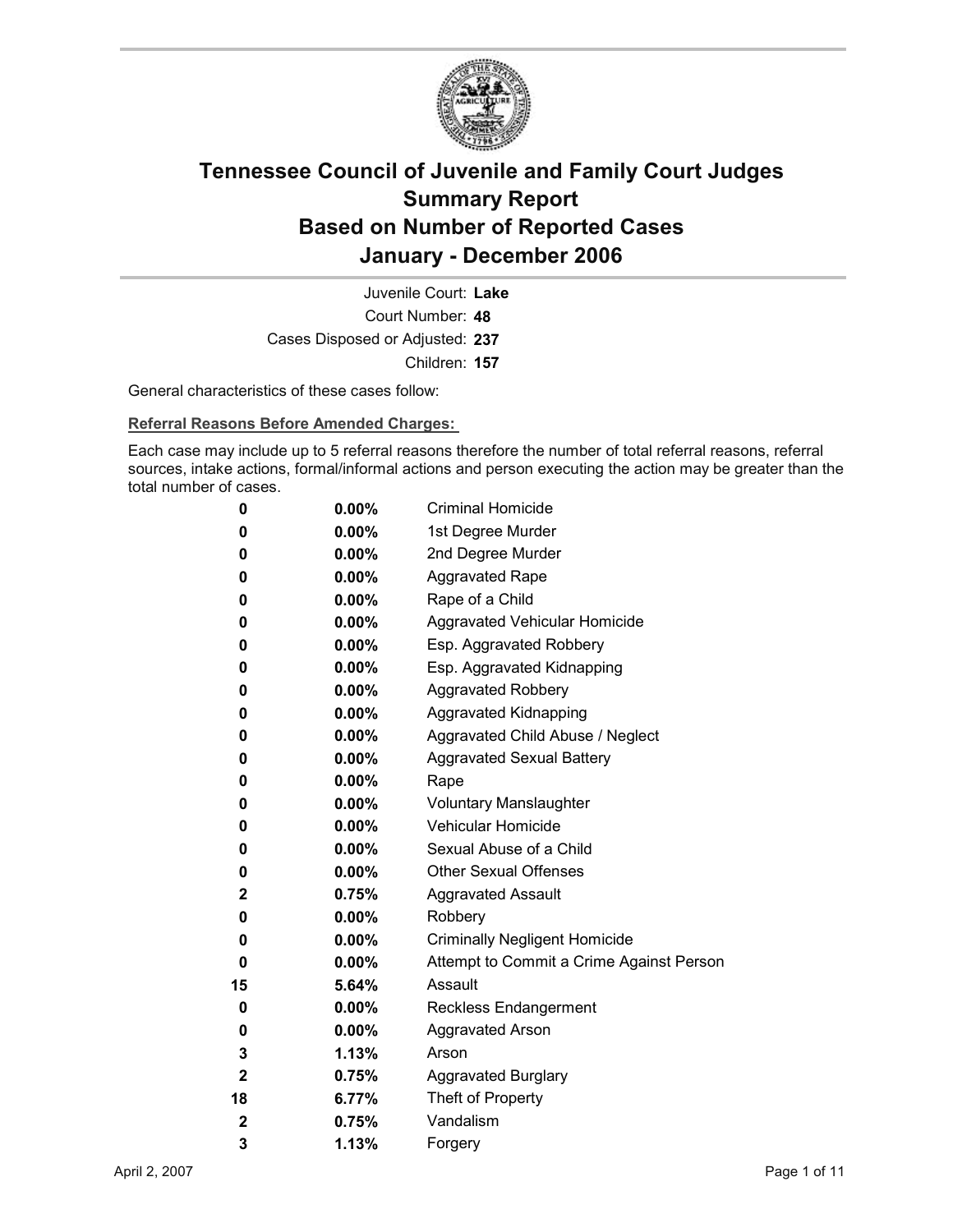

Court Number: **48** Juvenile Court: **Lake** Cases Disposed or Adjusted: **237** Children: **157**

#### **Referral Reasons Before Amended Charges:**

Each case may include up to 5 referral reasons therefore the number of total referral reasons, referral sources, intake actions, formal/informal actions and person executing the action may be greater than the total number of cases.

| 0            | 0.00%    | <b>Worthless Checks</b>                                     |
|--------------|----------|-------------------------------------------------------------|
| 0            | $0.00\%$ | Illegal Possession / Fraudulent Use of Credit / Debit Cards |
| 4            | 1.50%    | <b>Burglary</b>                                             |
| 0            | $0.00\%$ | Unauthorized Use of a Vehicle                               |
| 1            | 0.38%    | <b>Cruelty to Animals</b>                                   |
| 0            | $0.00\%$ | Sale of Controlled Substances                               |
| 0            | $0.00\%$ | Other Drug Offenses                                         |
| 9            | 3.38%    | Possession of Controlled Substances                         |
| 0            | $0.00\%$ | <b>Criminal Attempt</b>                                     |
| 1            | 0.38%    | Carrying Weapons on School Property                         |
| 1            | 0.38%    | Unlawful Carrying / Possession of a Weapon                  |
| 3            | 1.13%    | <b>Evading Arrest</b>                                       |
| 0            | $0.00\%$ | <b>Escape</b>                                               |
| 1            | 0.38%    | Driving Under Influence (DUI)                               |
| 6            | 2.26%    | Possession / Consumption of Alcohol                         |
| 0            | $0.00\%$ | Resisting Stop, Frisk, Halt, Arrest or Search               |
| 0            | 0.00%    | <b>Aggravated Criminal Trespass</b>                         |
| 0            | $0.00\%$ | Harassment                                                  |
| $\mathbf 2$  | 0.75%    | Failure to Appear                                           |
| 1            | 0.38%    | Filing a False Police Report                                |
| 0            | $0.00\%$ | Criminal Impersonation                                      |
| 3            | 1.13%    | <b>Disorderly Conduct</b>                                   |
| 3            | 1.13%    | <b>Criminal Trespass</b>                                    |
| 0            | $0.00\%$ | <b>Public Intoxication</b>                                  |
| 0            | $0.00\%$ | Gambling                                                    |
| 26           | 9.77%    | Traffic                                                     |
| 0            | 0.00%    | <b>Local Ordinances</b>                                     |
| 0            | $0.00\%$ | Violation of Wildlife Regulations                           |
| $\mathbf{2}$ | 0.75%    | Contempt of Court                                           |
| 17           | 6.39%    | Violation of Probation                                      |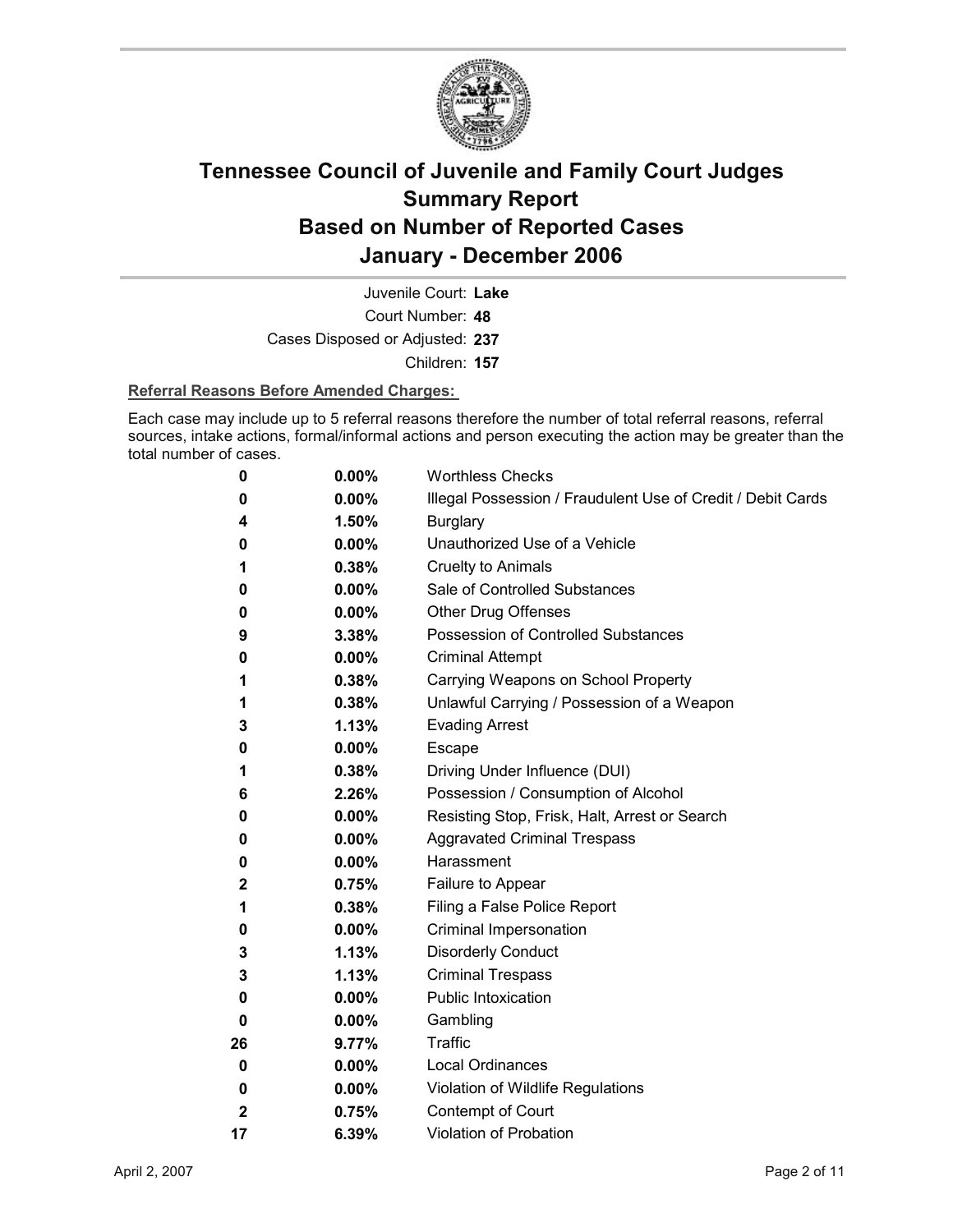

Court Number: **48** Juvenile Court: **Lake** Cases Disposed or Adjusted: **237** Children: **157**

#### **Referral Reasons Before Amended Charges:**

Each case may include up to 5 referral reasons therefore the number of total referral reasons, referral sources, intake actions, formal/informal actions and person executing the action may be greater than the total number of cases.

| 0   | 0.00%    | Violation of Aftercare                 |
|-----|----------|----------------------------------------|
| 10  | 3.76%    | <b>Unruly Behavior</b>                 |
| 28  | 10.53%   | Truancy                                |
| 4   | 1.50%    | In-State Runaway                       |
| 1   | 0.38%    | Out-of-State Runaway                   |
| 12  | 4.51%    | Possession of Tobacco Products         |
| 7   | 2.63%    | Violation of a Valid Court Order       |
| 1   | 0.38%    | Violation of Curfew                    |
| 0   | 0.00%    | Sexually Abused Child                  |
| 0   | 0.00%    | <b>Physically Abused Child</b>         |
|     | 0.38%    | Dependency / Neglect                   |
| 0   | 0.00%    | <b>Termination of Parental Rights</b>  |
| 0   | 0.00%    | <b>Violation of Pretrial Diversion</b> |
| 0   | 0.00%    | Violation of Informal Adjustment       |
| 3   | 1.13%    | <b>Judicial Review</b>                 |
| 0   | 0.00%    | <b>Administrative Review</b>           |
| 0   | $0.00\%$ | <b>Foster Care Review</b>              |
| 51  | 19.17%   | Custody                                |
| 6   | 2.26%    | Visitation                             |
| 0   | 0.00%    | Paternity / Legitimation               |
| 0   | 0.00%    | <b>Child Support</b>                   |
| 0   | 0.00%    | <b>Request for Medical Treatment</b>   |
| 0   | 0.00%    | <b>Consent to Marry</b>                |
| 17  | 6.39%    | Other                                  |
| 266 | 100.00%  | <b>Total Referrals</b>                 |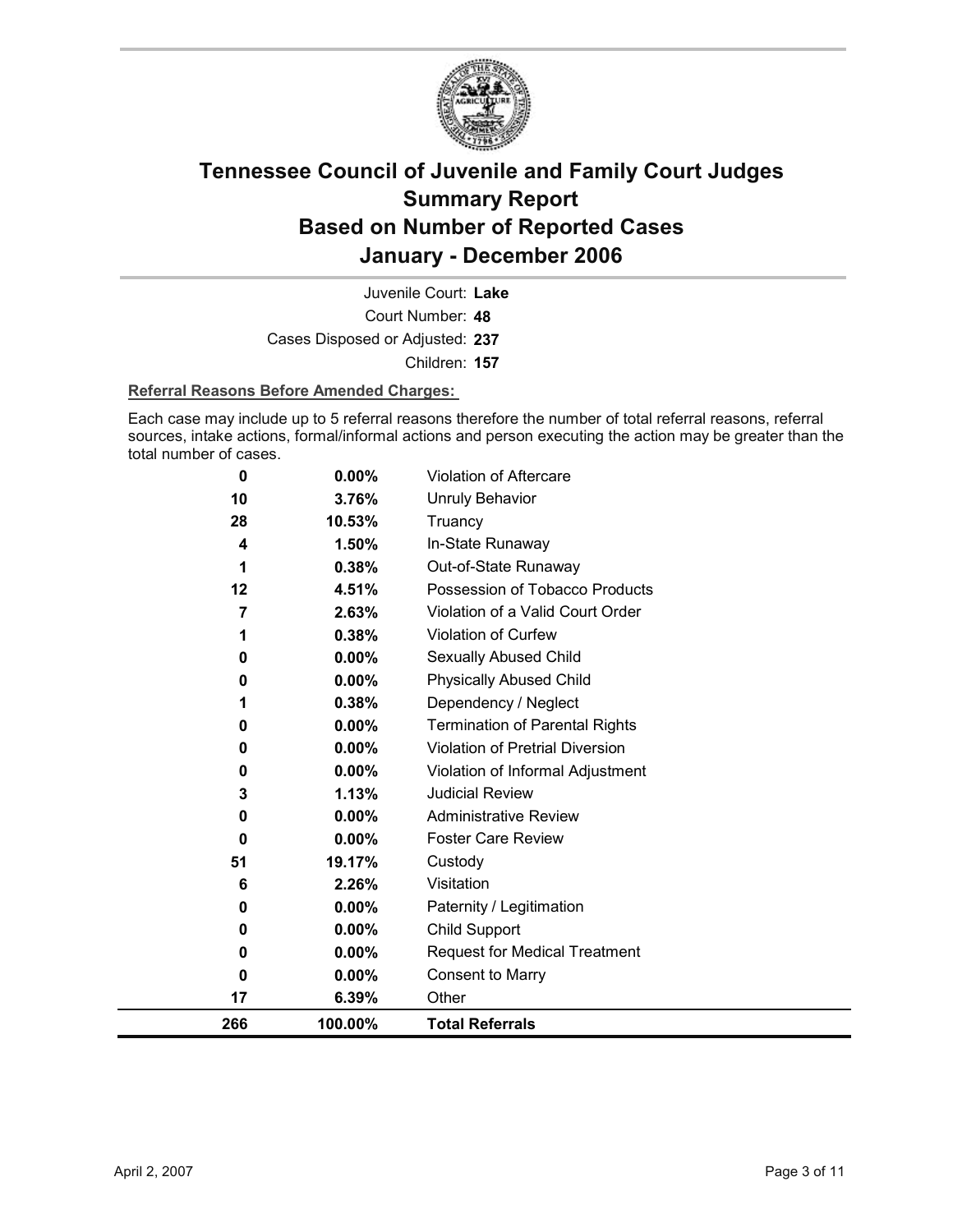

| Juvenile Court: Lake |                                 |                                   |  |
|----------------------|---------------------------------|-----------------------------------|--|
| Court Number: 48     |                                 |                                   |  |
|                      | Cases Disposed or Adjusted: 237 |                                   |  |
|                      |                                 | Children: 157                     |  |
| Referral Sources: 1  |                                 |                                   |  |
| 121                  | 45.49%                          | Law Enforcement                   |  |
| 35                   | 13.16%                          | Parents                           |  |
| 14                   | 5.26%                           | <b>Relatives</b>                  |  |
| $\bf{0}$             | 0.00%                           | Self                              |  |
| 28                   | 10.53%                          | School                            |  |
| $\bf{0}$             | 0.00%                           | <b>CSA</b>                        |  |
| 34                   | 12.78%                          | <b>DCS</b>                        |  |
| 0                    | $0.00\%$                        | Other State Department            |  |
| 1                    | 0.38%                           | <b>District Attorney's Office</b> |  |
| 20                   | 7.52%                           | <b>Court Staff</b>                |  |
| 4                    | 1.50%                           | Social Agency                     |  |
| 6                    | 2.26%                           | <b>Other Court</b>                |  |
| $\mathbf 2$          | 0.75%                           | Victim                            |  |
| $\bf{0}$             | 0.00%                           | Child & Parent                    |  |
| 0                    | 0.00%                           | Hospital                          |  |
| 0                    | 0.00%                           | Unknown                           |  |
| 1                    | 0.38%                           | Other                             |  |
| 266                  | 100.00%                         | <b>Total Referral Sources</b>     |  |

### **Age of Child at Referral: 2**

| 100.00%<br>157 | <b>Total Child Count</b> |
|----------------|--------------------------|
| $0.00\%$<br>0  | Unknown / Not Reported   |
| $0.00\%$<br>0  | Ages 19 and Over         |
| 15.29%<br>24   | Ages 17 through 18       |
| 29.30%<br>46   | Ages 15 through 16       |
| 15.92%<br>25   | Ages 13 through 14       |
| 5.73%<br>9     | Ages 11 through 12       |
| 53<br>33.76%   | Ages 10 and Under        |
|                |                          |

<sup>1</sup> If different than number of Referral Reasons (266), verify accuracy of your court's data.

<sup>2</sup> One child could be counted in multiple categories, verify accuracy of your court's data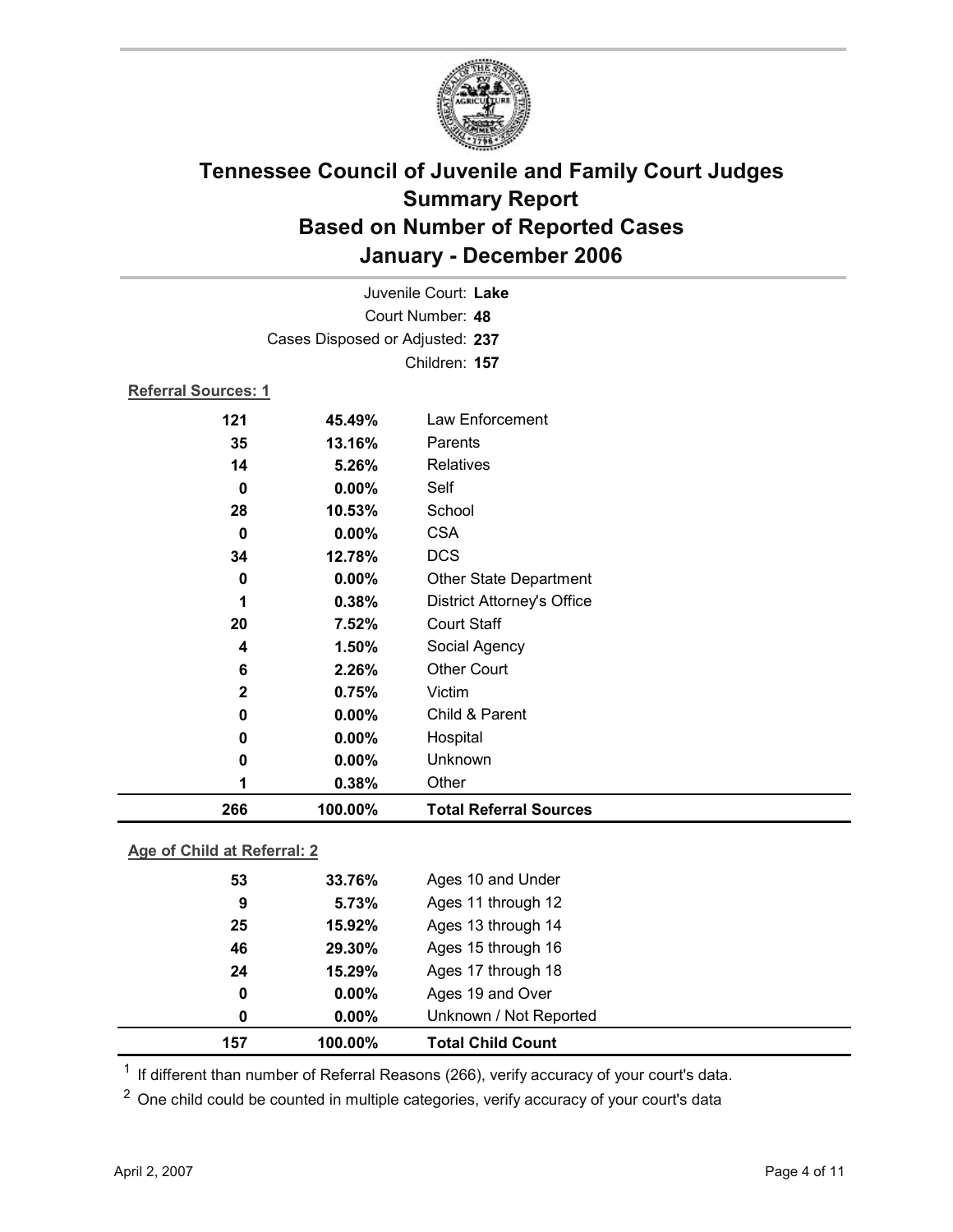

|                           | Juvenile Court: Lake                    |                          |  |  |
|---------------------------|-----------------------------------------|--------------------------|--|--|
| Court Number: 48          |                                         |                          |  |  |
|                           | Cases Disposed or Adjusted: 237         |                          |  |  |
|                           |                                         | Children: 157            |  |  |
| Sex of Child: 1           |                                         |                          |  |  |
| 102                       | 64.97%                                  | Male                     |  |  |
| 53                        | 33.76%                                  | Female                   |  |  |
| $\mathbf 2$               | 1.27%                                   | Unknown                  |  |  |
| 157                       | 100.00%                                 | <b>Total Child Count</b> |  |  |
| Race of Child: 1          |                                         |                          |  |  |
| 104                       | 66.24%                                  | White                    |  |  |
| 38                        | 24.20%                                  | African American         |  |  |
| $\mathbf 0$               | 0.00%                                   | <b>Native American</b>   |  |  |
| $\mathbf 0$               | 0.00%                                   | Asian                    |  |  |
| 8                         | 5.10%                                   | Mixed                    |  |  |
| $\overline{7}$            | 4.46%                                   | Unknown                  |  |  |
| 157                       | 100.00%                                 | <b>Total Child Count</b> |  |  |
| <b>Hispanic Origin: 1</b> |                                         |                          |  |  |
| $\overline{2}$            | 1.27%                                   | Yes                      |  |  |
| 142                       | 90.45%                                  | <b>No</b>                |  |  |
| 13                        | 8.28%                                   | Unknown                  |  |  |
| 157                       | 100.00%                                 | <b>Total Child Count</b> |  |  |
|                           | <b>School Enrollment of Children: 1</b> |                          |  |  |
| 125                       | 79.62%                                  | Yes                      |  |  |
| 29                        | 18.47%                                  | No                       |  |  |
| 3                         | 1.91%                                   | Unknown                  |  |  |
| 157                       | 100.00%                                 | <b>Total Child Count</b> |  |  |
|                           |                                         |                          |  |  |

 $1$  One child could be counted in multiple categories, verify accuracy of your court's data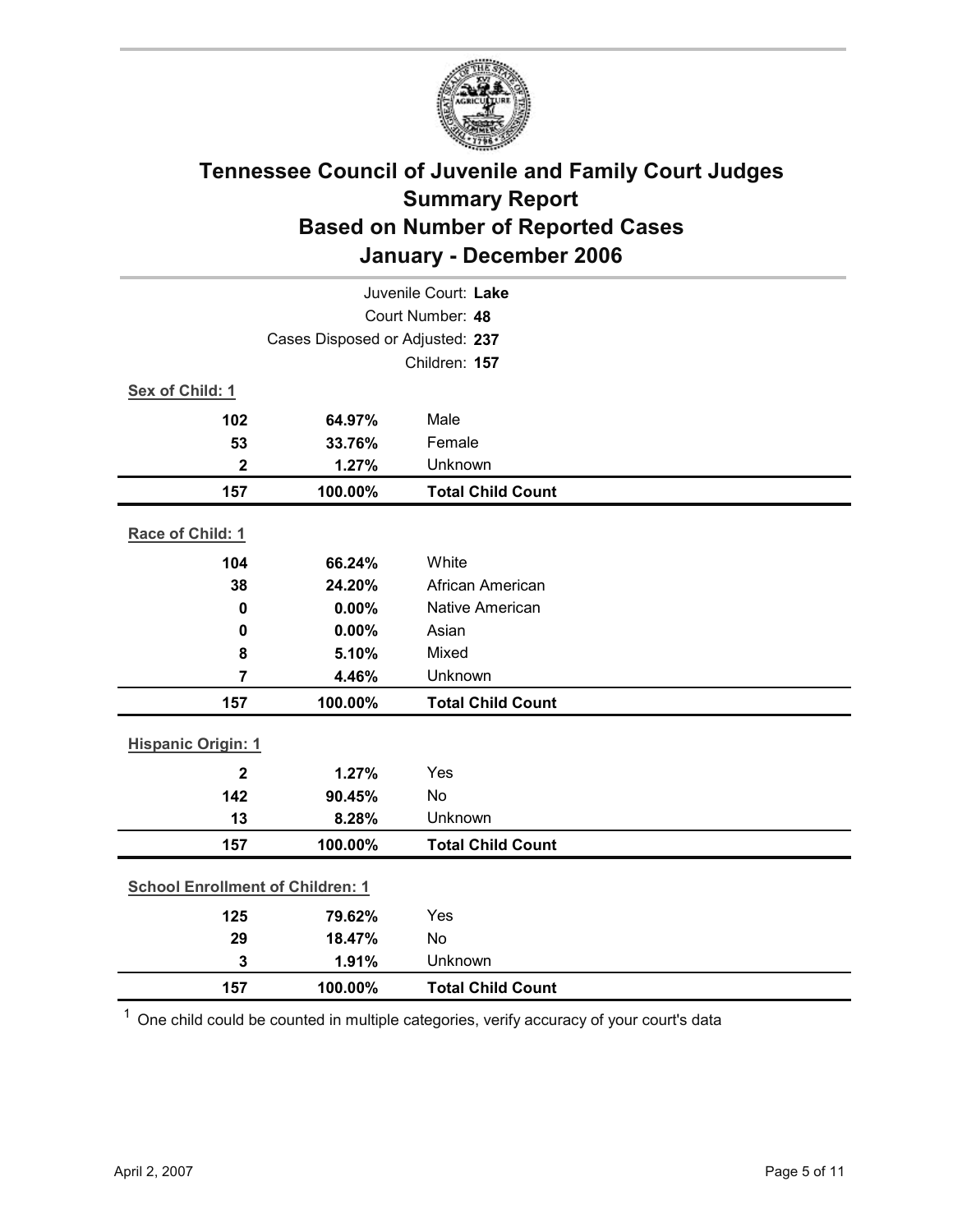

Court Number: **48** Juvenile Court: **Lake** Cases Disposed or Adjusted: **237** Children: **157 Living Arrangement of Child at Time of Referral: 1 20 12.74%** With Both Biological Parents

| 157 | 100.00%  | <b>Total Child Count</b>             |
|-----|----------|--------------------------------------|
|     | 0.64%    | Other                                |
| 0   | $0.00\%$ | Unknown                              |
| 0   | $0.00\%$ | Independent                          |
| 0   | $0.00\%$ | In an Institution                    |
| 0   | $0.00\%$ | In a Residential Center              |
| 0   | $0.00\%$ | In a Group Home                      |
| 0   | $0.00\%$ | With Foster Family                   |
| 0   | $0.00\%$ | <b>With Adoptive Parents</b>         |
| 27  | 17.20%   | <b>With Relatives</b>                |
| 16  | 10.19%   | <b>With Father</b>                   |
| 81  | 51.59%   | <b>With Mother</b>                   |
| 9   | 5.73%    | With Mother and Stepfather           |
| 3   | 1.91%    | With Father and Stepmother           |
| ZU  | 14.747   | <i>vviul Duul Dividyidal Faichio</i> |

#### **Type of Detention: 2**

| 237 | 100.00%  | <b>Total Detention Count</b> |
|-----|----------|------------------------------|
| 0   | $0.00\%$ | Other                        |
| 220 | 92.83%   | Does Not Apply               |
| 0   | $0.00\%$ | <b>Unknown</b>               |
| 0   | $0.00\%$ | <b>Psychiatric Hospital</b>  |
| 0   | $0.00\%$ | Jail - No Separation         |
| 0   | $0.00\%$ | Jail - Partial Separation    |
| 0   | $0.00\%$ | Jail - Complete Separation   |
| 16  | 6.75%    | Juvenile Detention Facility  |
| 1   | 0.42%    | Non-Secure Placement         |
|     |          |                              |

 $<sup>1</sup>$  One child could be counted in multiple categories, verify accuracy of your court's data</sup>

 $2$  If different than number of Cases (237) verify accuracy of your court's data.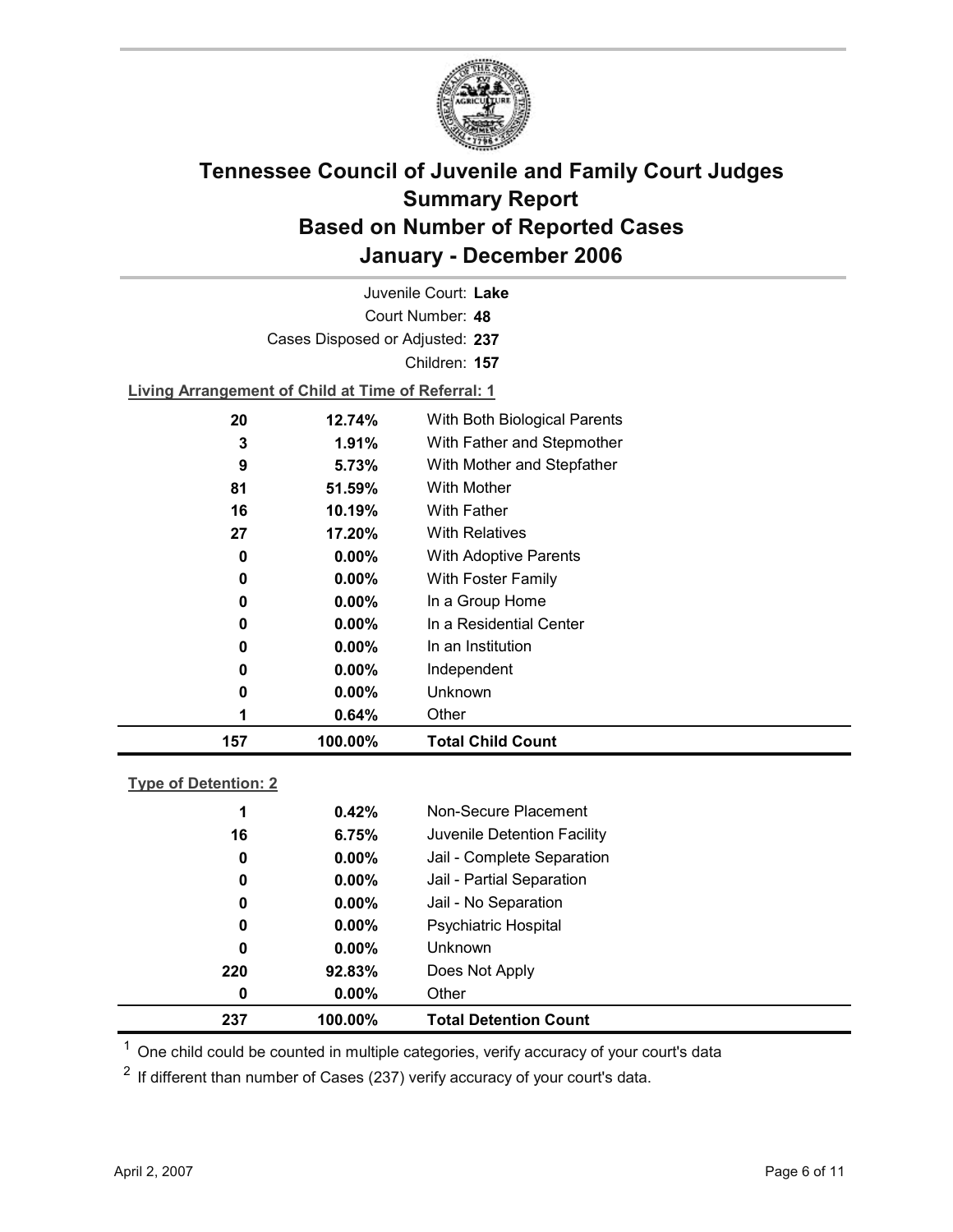

| Juvenile Court: Lake     |                                                    |                                      |  |  |
|--------------------------|----------------------------------------------------|--------------------------------------|--|--|
| Court Number: 48         |                                                    |                                      |  |  |
|                          | Cases Disposed or Adjusted: 237                    |                                      |  |  |
|                          | Children: 157                                      |                                      |  |  |
|                          | <b>Placement After Secure Detention Hearing: 1</b> |                                      |  |  |
| 15                       | 6.33%                                              | Returned to Prior Living Arrangement |  |  |
| $\bf{0}$                 | $0.00\%$                                           | Juvenile Detention Facility          |  |  |
| 0                        | 0.00%                                              | Jail                                 |  |  |
| 1                        | 0.42%                                              | Shelter / Group Home                 |  |  |
| 1                        | 0.42%                                              | <b>Foster Family Home</b>            |  |  |
| 0                        | $0.00\%$                                           | Psychiatric Hospital                 |  |  |
| 0                        | 0.00%                                              | Unknown / Not Reported               |  |  |
| 220                      | 92.83%                                             | Does Not Apply                       |  |  |
| 0                        | 0.00%                                              | Other                                |  |  |
|                          |                                                    |                                      |  |  |
| 237                      | 100.00%                                            | <b>Total Placement Count</b>         |  |  |
|                          |                                                    |                                      |  |  |
| <b>Intake Actions: 2</b> |                                                    |                                      |  |  |
| 185                      | 69.55%                                             | <b>Petition Filed</b>                |  |  |
| 24                       | 9.02%                                              | <b>Motion Filed</b>                  |  |  |
| 53                       | 19.92%                                             | <b>Citation Processed</b>            |  |  |
| 0                        | 0.00%                                              | Notification of Paternity Processed  |  |  |
| $\mathbf 2$              | 0.75%                                              | Scheduling of Judicial Review        |  |  |
| 0                        | 0.00%                                              | Scheduling of Administrative Review  |  |  |
| 0                        | $0.00\%$                                           | Scheduling of Foster Care Review     |  |  |
| 0                        | 0.00%                                              | <b>Unknown</b>                       |  |  |
| 0                        | $0.00\%$                                           | Does Not Apply                       |  |  |
| 2<br>266                 | 0.75%<br>100.00%                                   | Other<br><b>Total Intake Count</b>   |  |  |

 $1$  If different than number of Cases (237) verify accuracy of your court's data.

 $2$  If different than number of Referral Reasons (266), verify accuracy of your court's data.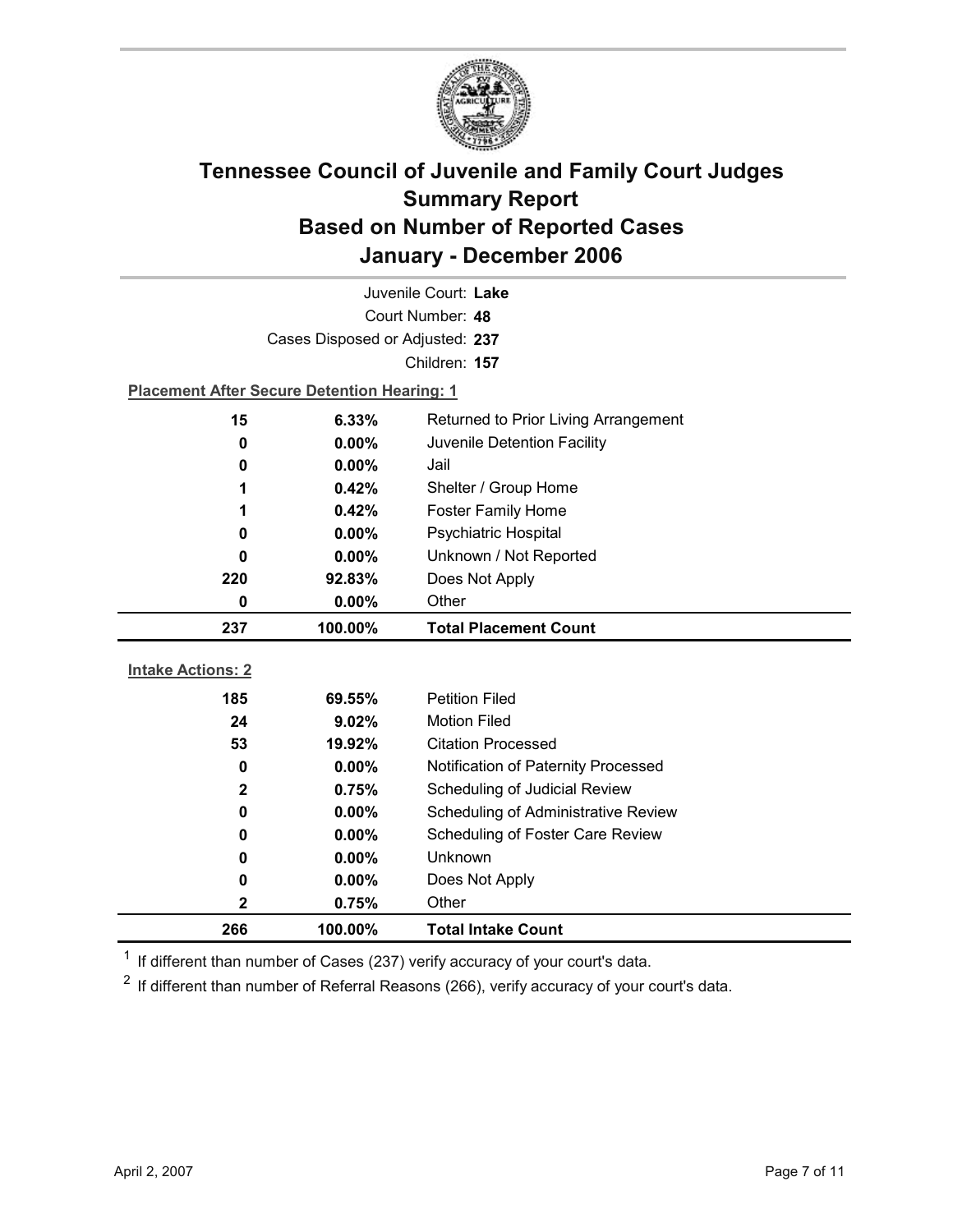

Court Number: **48** Juvenile Court: **Lake** Cases Disposed or Adjusted: **237** Children: **157**

### **Last Grade Completed by Child: 1**

| 28                      | 17.83%                                  | Too Young for School         |  |  |
|-------------------------|-----------------------------------------|------------------------------|--|--|
| $\overline{\mathbf{2}}$ | 1.27%                                   | Preschool                    |  |  |
| 7                       | 4.46%                                   | Kindergarten                 |  |  |
| $\mathbf{3}$            | 1.91%                                   | 1st Grade                    |  |  |
| 3                       | 1.91%                                   | 2nd Grade                    |  |  |
| 3                       | 1.91%                                   | 3rd Grade                    |  |  |
| $\mathbf 2$             | 1.27%                                   | 4th Grade                    |  |  |
| $\mathbf 2$             | 1.27%                                   | 5th Grade                    |  |  |
| $6\phantom{1}6$         | 3.82%                                   | 6th Grade                    |  |  |
| 15                      | 9.55%                                   | 7th Grade                    |  |  |
| 9                       | 5.73%                                   | 8th Grade                    |  |  |
| 10                      | 6.37%                                   | 9th Grade                    |  |  |
| 21                      | 13.38%                                  | 10th Grade                   |  |  |
| 13                      | 8.28%                                   | 11th Grade                   |  |  |
| 1                       | 0.64%                                   | 12th Grade                   |  |  |
| 0                       | 0.00%                                   | Non-Graded Special Ed        |  |  |
| $\bf{0}$                | 0.00%                                   | <b>GED</b>                   |  |  |
| $\bf{0}$                | 0.00%                                   | Graduated                    |  |  |
|                         | 0.64%                                   | <b>Never Attended School</b> |  |  |
| 31                      | 19.75%                                  | Unknown                      |  |  |
| $\pmb{0}$               | 0.00%                                   | Other                        |  |  |
| 157                     | 100.00%                                 | <b>Total Child Count</b>     |  |  |
|                         | <b>Enrolled in Special Education: 1</b> |                              |  |  |
|                         |                                         |                              |  |  |
| $\overline{2}$          | 1.27%                                   | Yes                          |  |  |
| 141                     | 89.81%                                  | No                           |  |  |

 $1$  One child could be counted in multiple categories, verify accuracy of your court's data

**14 8.92%** Unknown

**157 100.00% Total Child Count**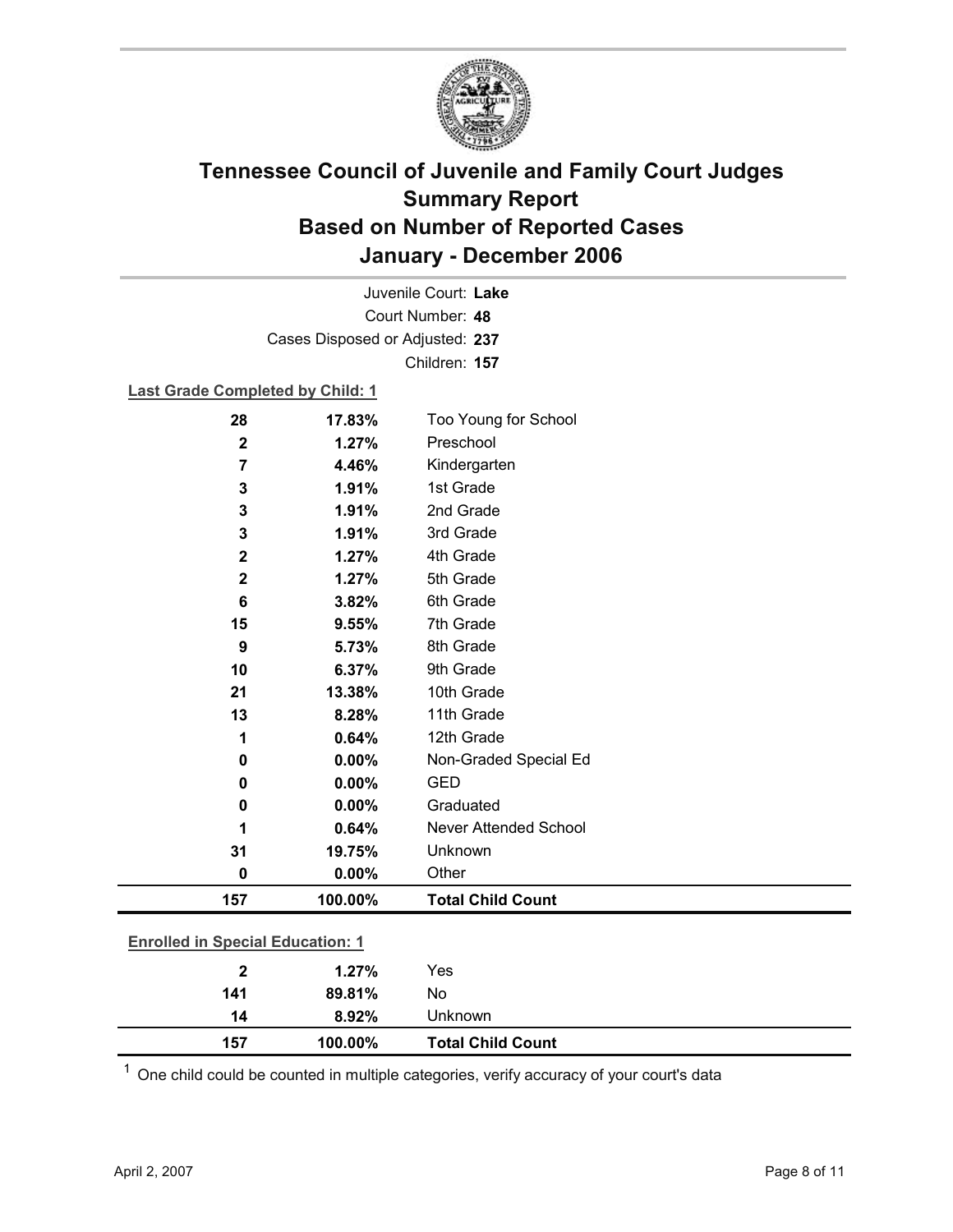

| Juvenile Court: Lake         |                                 |                           |  |  |  |
|------------------------------|---------------------------------|---------------------------|--|--|--|
|                              | Court Number: 48                |                           |  |  |  |
|                              | Cases Disposed or Adjusted: 237 |                           |  |  |  |
|                              | Children: 157                   |                           |  |  |  |
| <b>Action Executed By: 1</b> |                                 |                           |  |  |  |
| 263                          | 98.87%                          | Judge                     |  |  |  |
| 3                            | 1.13%                           | Referee                   |  |  |  |
| 0                            | $0.00\%$                        | <b>YSO</b>                |  |  |  |
| 0                            | $0.00\%$                        | Other                     |  |  |  |
| 0                            | 0.00%                           | Unknown / Not Reported    |  |  |  |
| 266                          | 100.00%                         | <b>Total Action Count</b> |  |  |  |

### **Formal / Informal Actions: 1**

| 66           | 24.81%   | Dismissed                                      |
|--------------|----------|------------------------------------------------|
| $\mathbf{2}$ | 0.75%    | Retired / Nolle Prosequi                       |
| 195          | 73.31%   | <b>Complaint Substantiated Delinquent</b>      |
| 0            | $0.00\%$ | <b>Complaint Substantiated Status Offender</b> |
| 3            | 1.13%    | Complaint Substantiated Dependent / Neglected  |
| 0            | $0.00\%$ | <b>Complaint Substantiated Abused</b>          |
| 0            | $0.00\%$ | <b>Complaint Substantiated Mentally III</b>    |
| 0            | $0.00\%$ | Informal Adjustment                            |
| 0            | $0.00\%$ | <b>Pretrial Diversion</b>                      |
| 0            | $0.00\%$ | Transfer to Adult Court Hearing                |
| 0            | $0.00\%$ | Charges Cleared by Transfer to Adult Court     |
| 0            | $0.00\%$ | <b>Special Proceeding</b>                      |
| 0            | $0.00\%$ | <b>Review Concluded</b>                        |
| 0            | $0.00\%$ | Case Held Open                                 |
| 0            | $0.00\%$ | Other                                          |
| 0            | $0.00\%$ | Unknown / Not Reported                         |
| 266          | 100.00%  | <b>Total Action Count</b>                      |

 $1$  If different than number of Referral Reasons (266), verify accuracy of your court's data.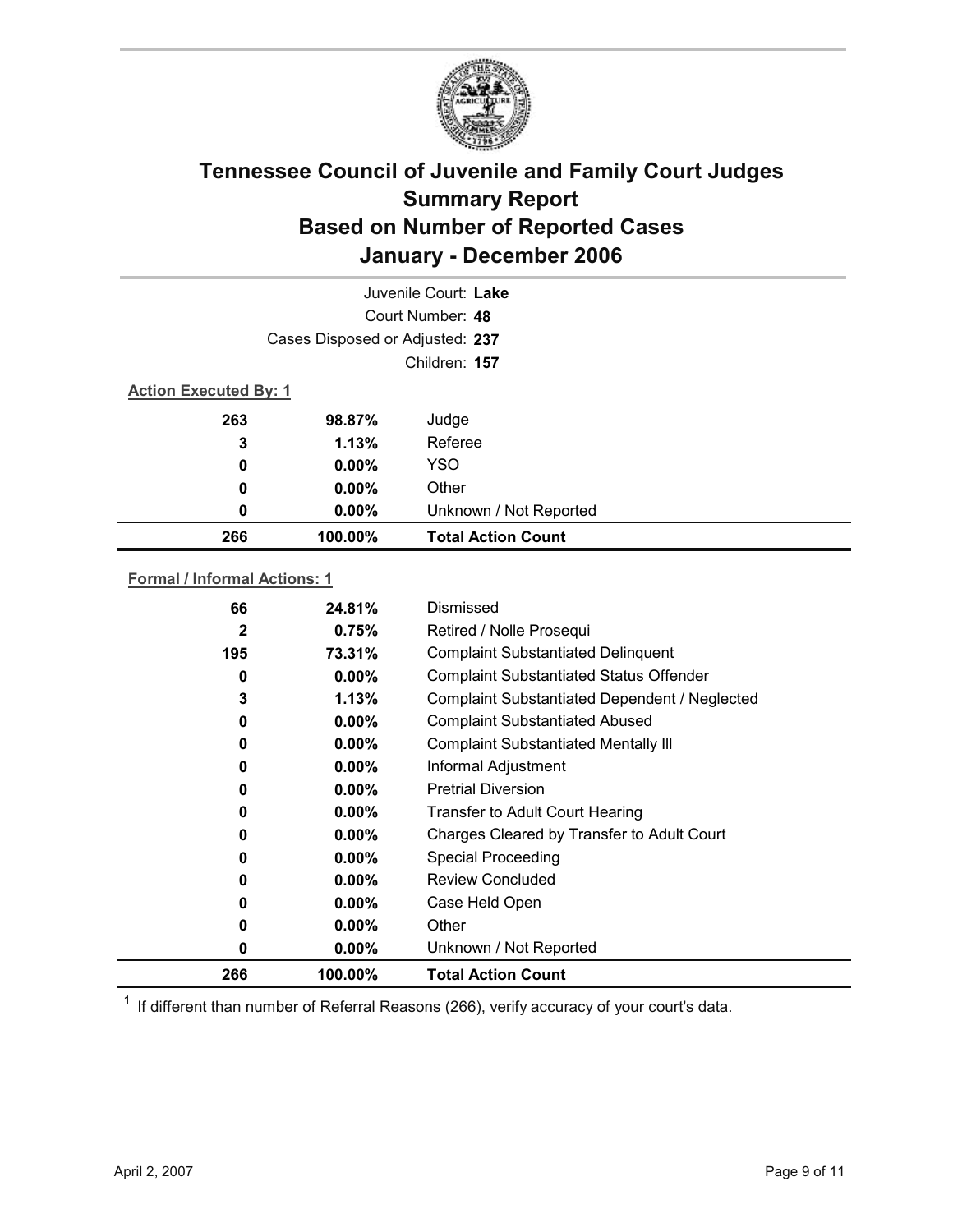

|                                 |                                                       | Juvenile Court: Lake                                 |  |  |
|---------------------------------|-------------------------------------------------------|------------------------------------------------------|--|--|
| Court Number: 48                |                                                       |                                                      |  |  |
| Cases Disposed or Adjusted: 237 |                                                       |                                                      |  |  |
| Children: 157                   |                                                       |                                                      |  |  |
| <b>Case Outcomes:</b>           | There can be multiple outcomes for one child or case. |                                                      |  |  |
| 64                              | 17.78%                                                | <b>Case Dismissed</b>                                |  |  |
| 1                               | 0.28%                                                 | Case Retired or Nolle Prosequi                       |  |  |
| 20                              | 5.56%                                                 | Warned / Counseled                                   |  |  |
| 0                               | 0.00%                                                 | Held Open For Review                                 |  |  |
| 14                              | 3.89%                                                 | Supervision / Probation to Juvenile Court            |  |  |
| 0                               | $0.00\%$                                              | <b>Probation to Parents</b>                          |  |  |
| 0                               | $0.00\%$                                              | Referral to Another Entity for Supervision / Service |  |  |
| 1                               | 0.28%                                                 | Referred for Mental Health Counseling                |  |  |
| 13                              | 3.61%                                                 | Referred for Alcohol and Drug Counseling             |  |  |
| $\bf{0}$                        | $0.00\%$                                              | Referred to Alternative School                       |  |  |
| 0                               | $0.00\%$                                              | Referred to Private Child Agency                     |  |  |
| 14                              | 3.89%                                                 | Referred to Defensive Driving School                 |  |  |
| 1                               | 0.28%                                                 | Referred to Alcohol Safety School                    |  |  |
| 7                               | 1.94%                                                 | Referred to Juvenile Court Education-Based Program   |  |  |
| 7                               | 1.94%                                                 | Driver's License Held Informally                     |  |  |
| 0                               | $0.00\%$                                              | <b>Voluntary Placement with DMHMR</b>                |  |  |
| 0                               | 0.00%                                                 | <b>Private Mental Health Placement</b>               |  |  |
| 0                               | 0.00%                                                 | <b>Private MR Placement</b>                          |  |  |
| 0                               | $0.00\%$                                              | Placement with City/County Agency/Facility           |  |  |
| 0                               | $0.00\%$                                              | Placement with Relative / Other Individual           |  |  |
| 8                               | 2.22%                                                 | Fine                                                 |  |  |
| 37                              | 10.28%                                                | <b>Public Service</b>                                |  |  |
| 17                              | 4.72%                                                 | Restitution                                          |  |  |
| 0                               | $0.00\%$                                              | <b>Runaway Returned</b>                              |  |  |
| 10                              | 2.78%                                                 | No Contact Order                                     |  |  |
| 0                               | 0.00%                                                 | Injunction Other than No Contact Order               |  |  |
| 7                               | 1.94%                                                 | <b>House Arrest</b>                                  |  |  |
| 0                               | $0.00\%$                                              | <b>Court Defined Curfew</b>                          |  |  |
| 0                               | 0.00%                                                 | Dismissed from Informal Adjustment                   |  |  |
| 0                               | 0.00%                                                 | <b>Dismissed from Pretrial Diversion</b>             |  |  |
| 0                               | $0.00\%$                                              | Released from Probation                              |  |  |
| 0                               | $0.00\%$                                              | <b>Transferred to Adult Court</b>                    |  |  |
| 0                               | $0.00\%$                                              | <b>DMHMR Involuntary Commitment</b>                  |  |  |